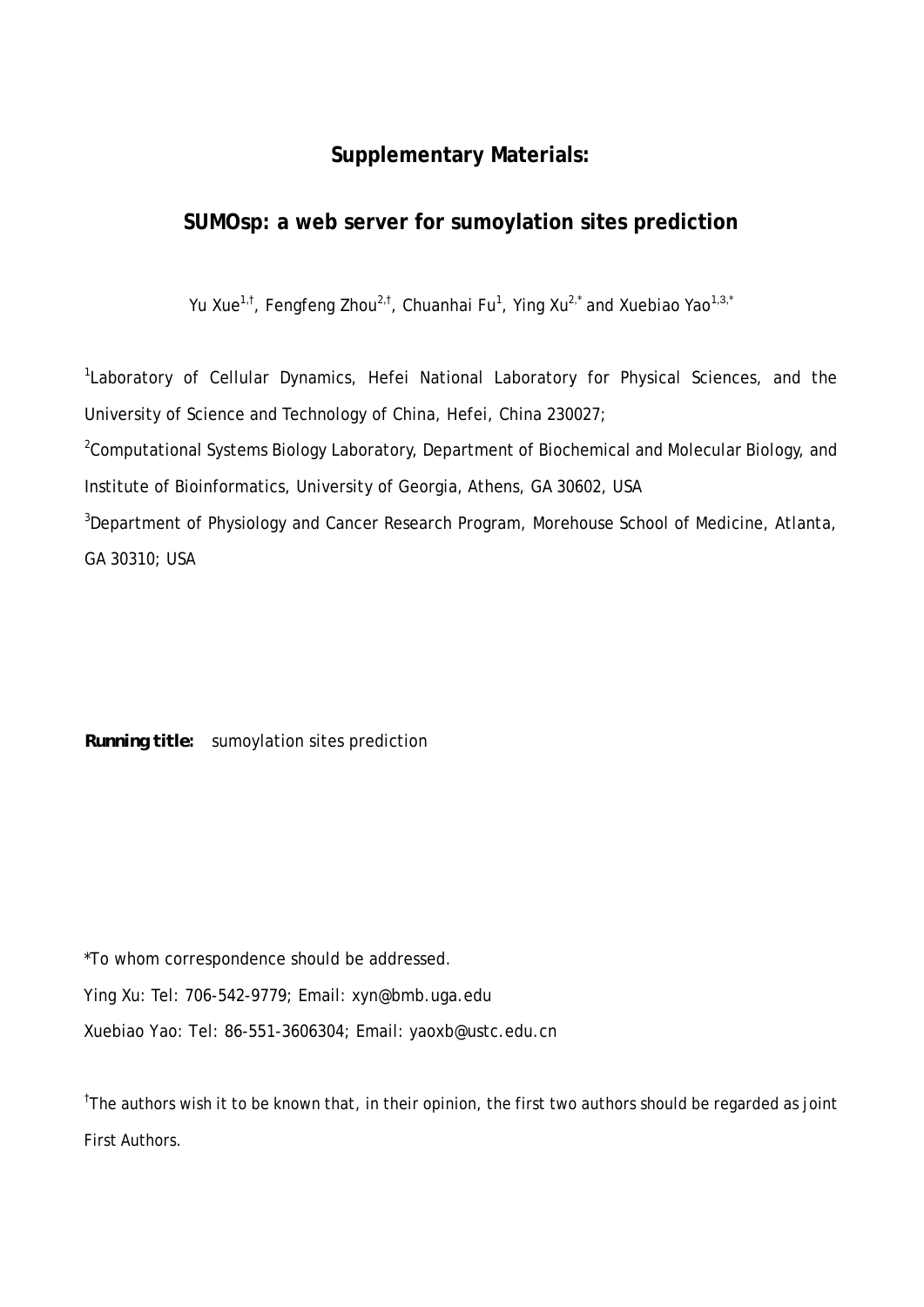## **Supplementary Tables**

**Table S1.** Sumoylation sites which don't match the consensus motif -K-X-E.

- (A) There are about 23% (56/239) real sumoylation sites which are non-canonical sites. The PMIDs for each curated sumoylation sites are also shown.
- (B) The prediction results of SUMOsp on these sites

| Protein<br>Name   | Swissprot<br>ID | Organism     | Sumoylation<br><b>Site</b> | <b>Motif</b> | <b>PMID</b>                |
|-------------------|-----------------|--------------|----------------------------|--------------|----------------------------|
| Rep78             | 056136          | <b>Virus</b> | <b>K84</b>                 | <b>EKGE</b>  | 15527853                   |
| CENP-C            | Q03188          | Human        | K721                       | <b>PKNR</b>  | 15272016                   |
|                   |                 |              | K746                       | <b>LKPL</b>  | 15272016                   |
| Ubc9              | P63279          | Human        | K153                       | <b>AKKF</b>  | 15272016                   |
| <b>PCNA</b>       | P15873          | Yeast        | K164                       | <b>TKET</b>  | 12226657;15121847;15542864 |
| TEL/ETV6          | P41212          | Human        | K99                        | <b>TKED</b>  | 12626745;15107848          |
| Huntingtin        | P42858          | Human        | K6                         | <b>EKLM</b>  | 15064418                   |
|                   |                 |              | K9                         | <b>MKAF</b>  | 15064418                   |
|                   |                 |              | K15                        | <b>LKSF</b>  | 15064418                   |
| Smad4             | Q13485          | Human        | K113                       | <b>VKYC</b>  | 12621041;12740389;15028714 |
| Bach <sub>2</sub> | Q9BYV9          | Human        | K202                       | <b>EKEE</b>  | 15060166                   |
|                   |                 |              | K421                       | <b>CKQE</b>  | 15060166                   |
| <b>NEMO</b>       | Q9Y6K9          | Human        | K309                       | <b>YKAD</b>  | 14651848                   |
| Dlp/Drp           | 000429          | Human        | K38                        | <b>GKSS</b>  | 14972687                   |
| <b>Topors</b>     | Q9UNR9          | Human        | K560                       | <b>KKEE</b>  | 14516784                   |
| Fak1              | Q05397          | Human        | K152                       | <b>VKSD</b>  | 14500712                   |
| Cdc3              | P32457          | Yeast        | K11                        | <b>IKQD</b>  | 12149243;12761287          |
|                   |                 |              | K287                       | <b>AKSD</b>  | 12761287                   |
|                   |                 |              | K465                       | <b>QKSE</b>  | 12761287                   |
| $DJ-1$            | Q99497          | Human        | K130                       | <b>AKDK</b>  | 12761214                   |
| CREB1             | P16220          | Human        | K285                       | <b>RKRE</b>  | 12552083                   |
|                   |                 |              | K304                       | <b>KKKE</b>  | 12552083                   |
| Bace              | P56817          | Human        | K275                       | <b>LKMD</b>  | 12506199                   |
| Axin-1            | 015169          | Human        | K857                       | <b>GKVE</b>  | 12223491                   |
|                   |                 |              | K860                       | <b>EKVD</b>  | 12223491                   |
| Daxx              | Q9UER7          | Human        | K630                       | <b>CKKS</b>  | 12150977                   |
|                   |                 |              | K631                       | <b>KKSR</b>  | 12150977                   |
| NCoA-2            | Q15596          | Human        | K788                       | <b>EKEE</b>  | 12060666                   |
| PML               | P29590          | Human        | K65                        | <b>AKCP</b>  | 9756909;12149243           |
| HIPK-2            | Q9H2X6          | Human        | K1191                      | <b>AKVN</b>  | 12149243                   |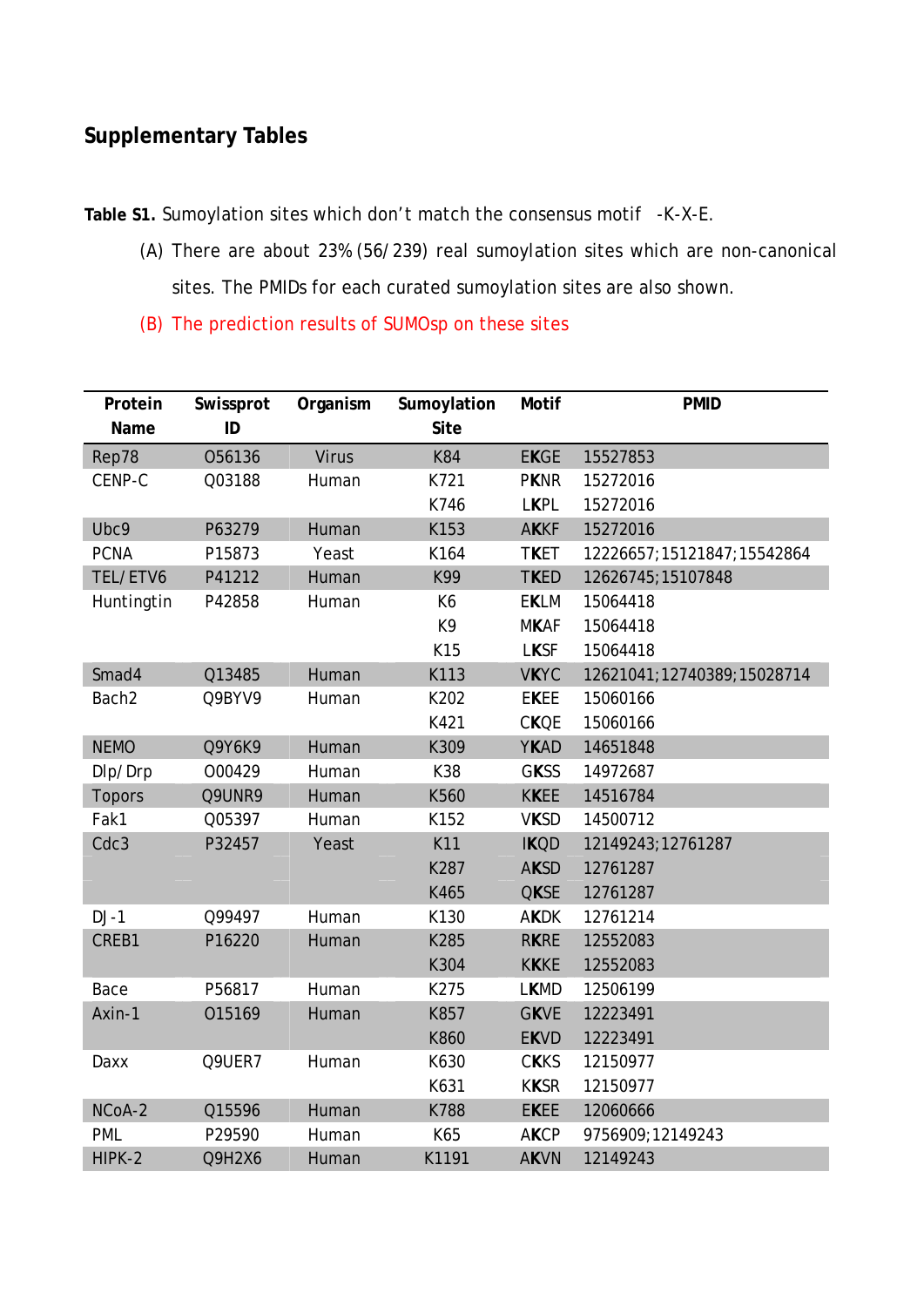| VE1              | P03116 | Virus        | K514       | <b>IKAP</b> | 11005821;12149243 |
|------------------|--------|--------------|------------|-------------|-------------------|
| LAF1             | Q9M0K4 | Arabidopsis  | K258       | <b>KKQE</b> | 11581165          |
| BZLF1            | P03206 | Virus        | K12        | <b>VKFT</b> | 11160742          |
| Rta              | P03209 | <b>Virus</b> | K19        | <b>IKKQ</b> | 15229220          |
|                  |        |              | K213       | <b>SKTG</b> | 15229220          |
|                  |        |              | K517       | <b>VKAL</b> | 15229220          |
| HIP <sub>2</sub> | P61086 | Human        | K13        | <b>FKEV</b> | 15723079          |
| GAG              | P04591 | <b>Virus</b> | K474       | <b>QKQE</b> | 15613319          |
| SOD1             | P00445 | Yeast        | K69        | <b>KKTH</b> | 15596868          |
| <b>RSC58</b>     | Q07979 | Yeast        | K322       | <b>EKNE</b> | 15596868          |
| RPL25            | P04456 | Yeast        | K60        | <b>YKVI</b> | 15542864          |
| SIR4             | P11978 | Yeast        | K1128      | <b>VKNV</b> | 15542864          |
| <b>YMR192W</b>   | Q04322 | Yeast        | K498       | <b>LKMG</b> | 15542864          |
| RB1              | P06400 | Human        | K720       | <b>LKFK</b> | 15806172          |
| KCNK1            | 000180 | Human        | K274       | <b>LKKF</b> | 15820677          |
| ATXN1            | P54253 | Human        | K16        | <b>KKRE</b> | 15824120          |
|                  |        |              | K194       | <b>HKAE</b> | 15824120          |
|                  |        |              | K610       | <b>LKID</b> | 15824120          |
|                  |        |              | K697       | <b>VKKG</b> | 15824120          |
|                  |        |              | K746       | <b>LKFP</b> | 15824120          |
| <b>BLM</b>       | P54132 | Human        | K317       | <b>SKCL</b> | 15829507          |
|                  |        |              | K331       | <b>RKED</b> | 15829507          |
|                  |        |              | K344       | <b>SKPE</b> | 15829507          |
|                  |        |              | K347       | <b>EKMS</b> | 15829507          |
| CASP2            | P42575 | Human        | <b>K77</b> | <b>AKVG</b> | 15882978          |
| NFE <sub>2</sub> | Q16621 | Human        | K368       | <b>TKME</b> | 16287851          |

**Table S1 (**A)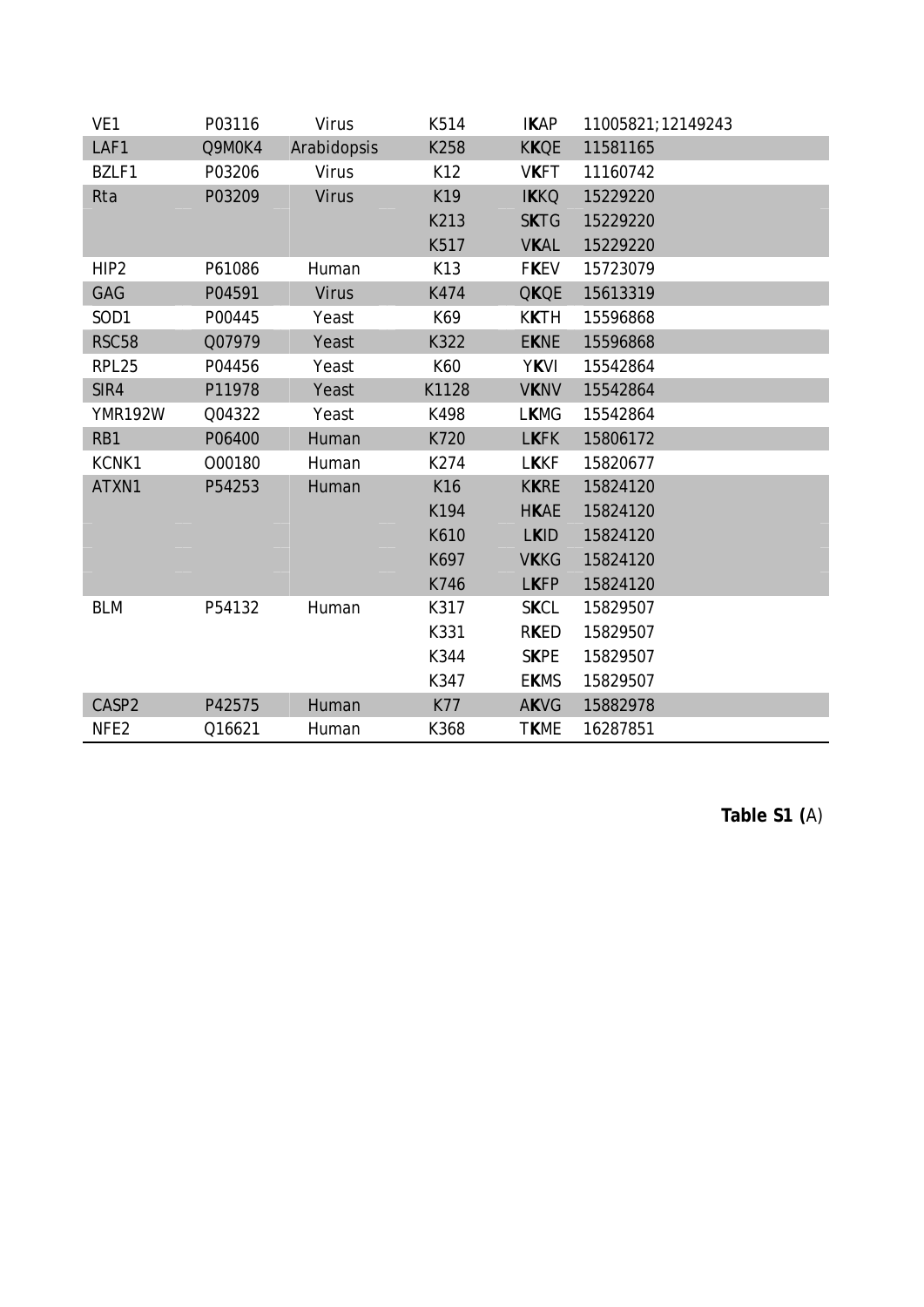| Swissprot ID | <b>Sumoylation Site</b> | <b>GPS</b><br>Score | Motif-X          |
|--------------|-------------------------|---------------------|------------------|
| 056136       | K84                     | 1.08                | $\mathbf{1}$     |
| Q03188       | K721                    | 1.67                | $\mathbf 0$      |
|              | K746                    | 4                   | 0                |
| P63279       | K153                    | 1.95                | $\boldsymbol{0}$ |
| P15873       | K164                    | 26.33               | 0                |
| P41212       | K99                     | 7.67                | $\boldsymbol{0}$ |
| P42858       | K6                      | 1.14                | $\mathbf 0$      |
|              | K9                      | 1.94                | 0                |
|              | K15                     | 2.15                | 0                |
| Q13485       | K113                    | 86                  | $\boldsymbol{0}$ |
| Q9BYV9       | K202                    | 3.82                | 1                |
|              | K421                    | 3.28                | 1                |
| Q9Y6K9       | K309                    | 2.36                | $\boldsymbol{0}$ |
| 000429       | K38                     | 1.38                | $\mathbf 0$      |
| Q9UNR9       | K560                    | 10                  | $\mathbf{1}$     |
| Q05397       | K152                    | 3                   | 0                |
| P32457       | K11                     | 9.11                | $\overline{0}$   |
|              | K287                    | 1.97                | $\mathbf 0$      |
|              | K465                    | 3                   | $\mathbf{1}$     |
| Q99497       | K130                    | 1.08                | 0                |
| P16220       | K285                    | 2.58                | 1                |
|              | K304                    | 1.83                | $\mathbf{1}$     |
| P56817       | K275                    | 3.33                | $\mathbf 0$      |
| 015169       | K857                    | 2.47                | $\mathbf{1}$     |
|              | K860                    | 1.7                 | $\boldsymbol{0}$ |
| Q9UER7       | K630                    | 1.81                | 0                |
|              | K631                    | 1.7                 | 0                |
| Q15596       | K788                    | 6.67                | $\mathbf{1}$     |
| P29590       | K65                     | 1.49                | 0                |
| Q9H2X6       | K1191                   | 9                   | $\boldsymbol{0}$ |
| P03116       | K514                    | 2.67                | 0                |
| Q9M0K4       | K258                    | 1.85                | $\mathbf{1}$     |
| P03206       | K12                     | 1.5                 | 0                |
| P03209       | K19                     | 2.68                | $\mathbf 0$      |
|              | K213                    | 1.89                | $\overline{0}$   |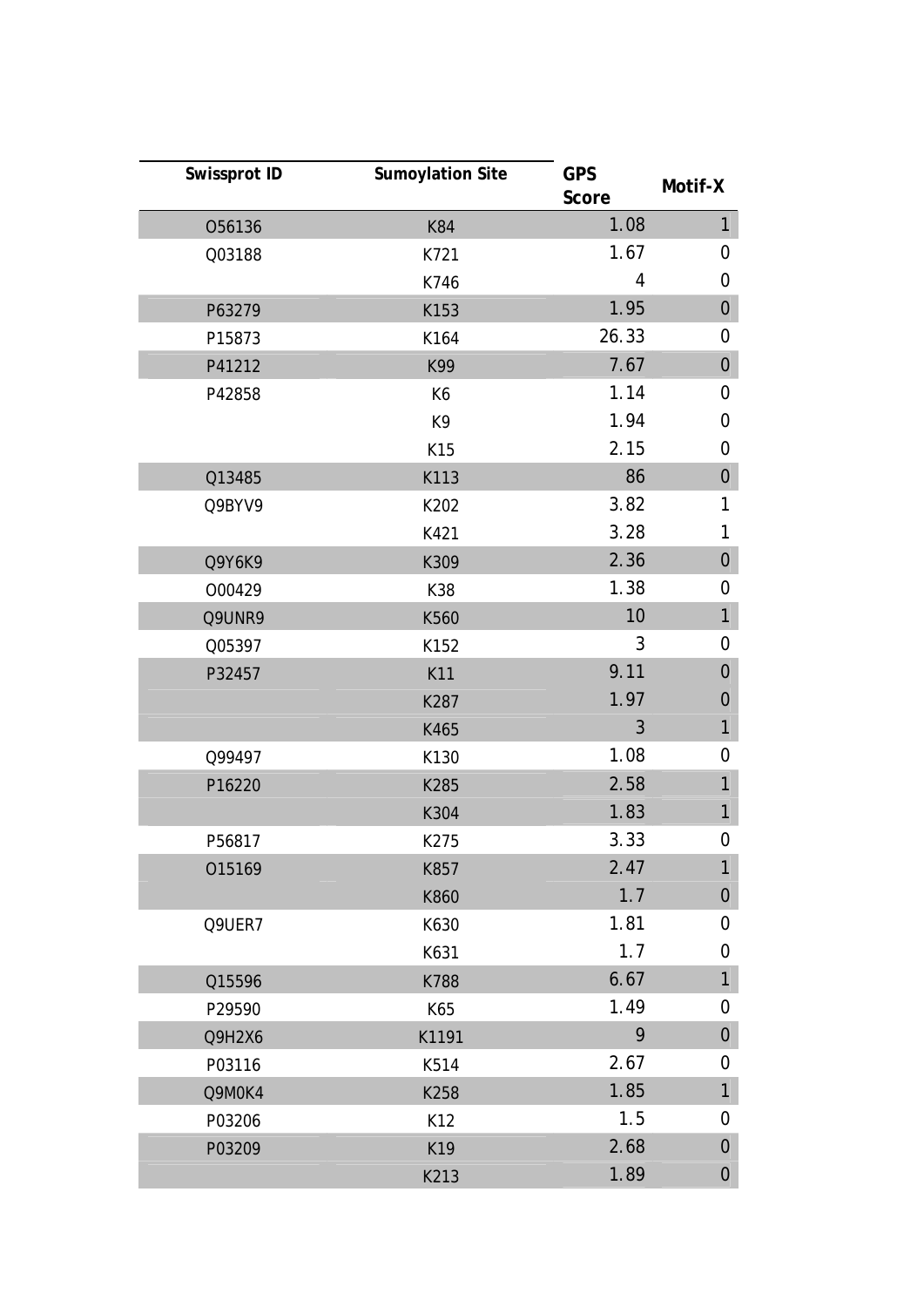|        | K517  | 5              | $\mathbf 0$    |
|--------|-------|----------------|----------------|
| P61086 | K13   | 2.67           | 0              |
| P04591 | K474  | 4.69           | $\mathbf{1}$   |
| P00445 | K69   | 1.48           | $\mathbf 0$    |
| Q07979 | K322  | 2.05           | $\overline{1}$ |
| P04456 | K60   | $\overline{1}$ | $\mathbf 0$    |
| P11978 | K1128 | 4.67           | $\mathbf 0$    |
| Q04322 | K498  | 2.04           | $\overline{0}$ |
| P06400 | K720  | 6.67           | $\mathbf{0}$   |
| 000180 | K274  | 5              | $\mathbf 0$    |
| P54253 | K16   | $\overline{4}$ | $\mathbf{1}$   |
|        | K194  | 3.19           | $\mathbf{1}$   |
|        | K610  | 3.21           | $\mathbf 0$    |
|        | K697  | 4.67           | $\mathbf 0$    |
|        | K746  | 3              | $\mathbf 0$    |
| P54132 | K317  | 1.17           | $\overline{0}$ |
|        | K331  | 5              | $\overline{0}$ |
|        | K344  | 3.39           | 1              |
|        | K347  | 1.84           | 0              |
| P42575 | K77   | 8              | $\mathbf 0$    |
| Q16621 | K368  | 3.23           | 1              |

**Table S1 (**B)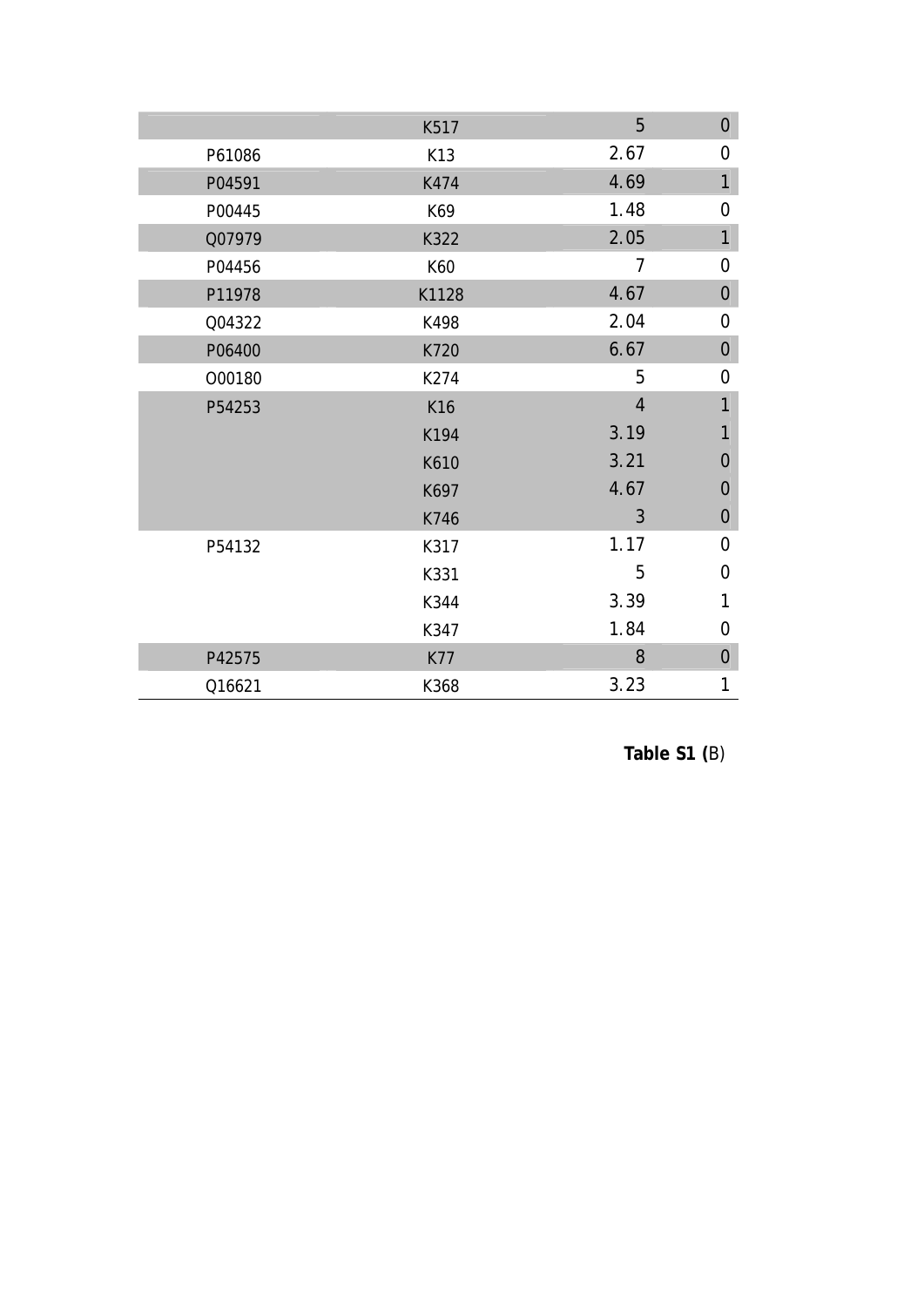**Table S2 - The validation performance of SUMOsp. For comparison, the** *Sn***,**  *Sp***,** *Ac***, and** *CC* **of the consensus motif**ψ**-K-X-E are 74.48%, 98.16%, 97.21%, and 0.6689 respectively. (Refer to the manuscript for the definitions of** *Sn***,** *Sp***,** *Ac***, and** *CC***)**

Table S2 (A) - The performance of self-consistency (Self)

Table S2 (B) - The performance of Leave-one-out validation (LOO)

| Self          | Cut-Off | Sn    | Sp    | Аc    | СC   |
|---------------|---------|-------|-------|-------|------|
| GPS+MotifX    | 1.5     | 97.49 | 53.53 | 55.28 | 0.20 |
|               | 4       | 89.12 | 80.07 | 80.43 | 0.32 |
|               | 18      | 83.68 | 93.08 | 92.71 | 0.50 |
|               |         |       |       |       |      |
| <b>GPS</b>    | 1.5     | 97.07 | 54.07 | 55.78 | 0.20 |
|               | 4       | 75.31 | 83.87 | 83.53 | 0.29 |
|               | 18      | 2.09  | 99.64 | 95.75 | 0.05 |
|               |         |       |       |       |      |
| <b>MotifX</b> | 1.5     | 82.85 | 93.38 | 92.96 | 0.50 |
|               | 4       | 82.85 | 93.38 | 92.96 | 0.50 |
|               | 18      | 82.85 | 93.38 | 92.96 | 0.50 |

Table S2 (C) - The performance of five-fold cross-validation (5-fold CV)

**Table S2 (**A)

| L <sub>O</sub> O | Cut-Off | Sn    | Sp       | Аc    | cc   |
|------------------|---------|-------|----------|-------|------|
| GPS+MotifX       | 1.5     | 97.74 | 53.47    | 55.24 | 0.20 |
|                  | 4       | 89.11 | 80.08    | 80.44 | 0.32 |
|                  | 18      | 83.68 | 93.08    | 92.71 | 0.50 |
|                  |         |       |          |       |      |
| <b>GPS</b>       | 1.5     | 97.32 | 54.01605 | 55.74 | 0.20 |
|                  | 4       | 75.22 | 83.88154 | 83.54 | 0.30 |
|                  | 18      | 2.09  | 99.63656 | 95.75 | 0.05 |
|                  |         |       |          |       |      |
| <b>MotifX</b>    | 1.5     | 82.85 | 93.38    | 92.96 | 0.50 |
|                  | 4       | 82.85 | 93.38    | 92.96 | 0.50 |
|                  | 18      | 82.85 | 93.38    | 92.96 | 0.50 |

**Table S2 (**B)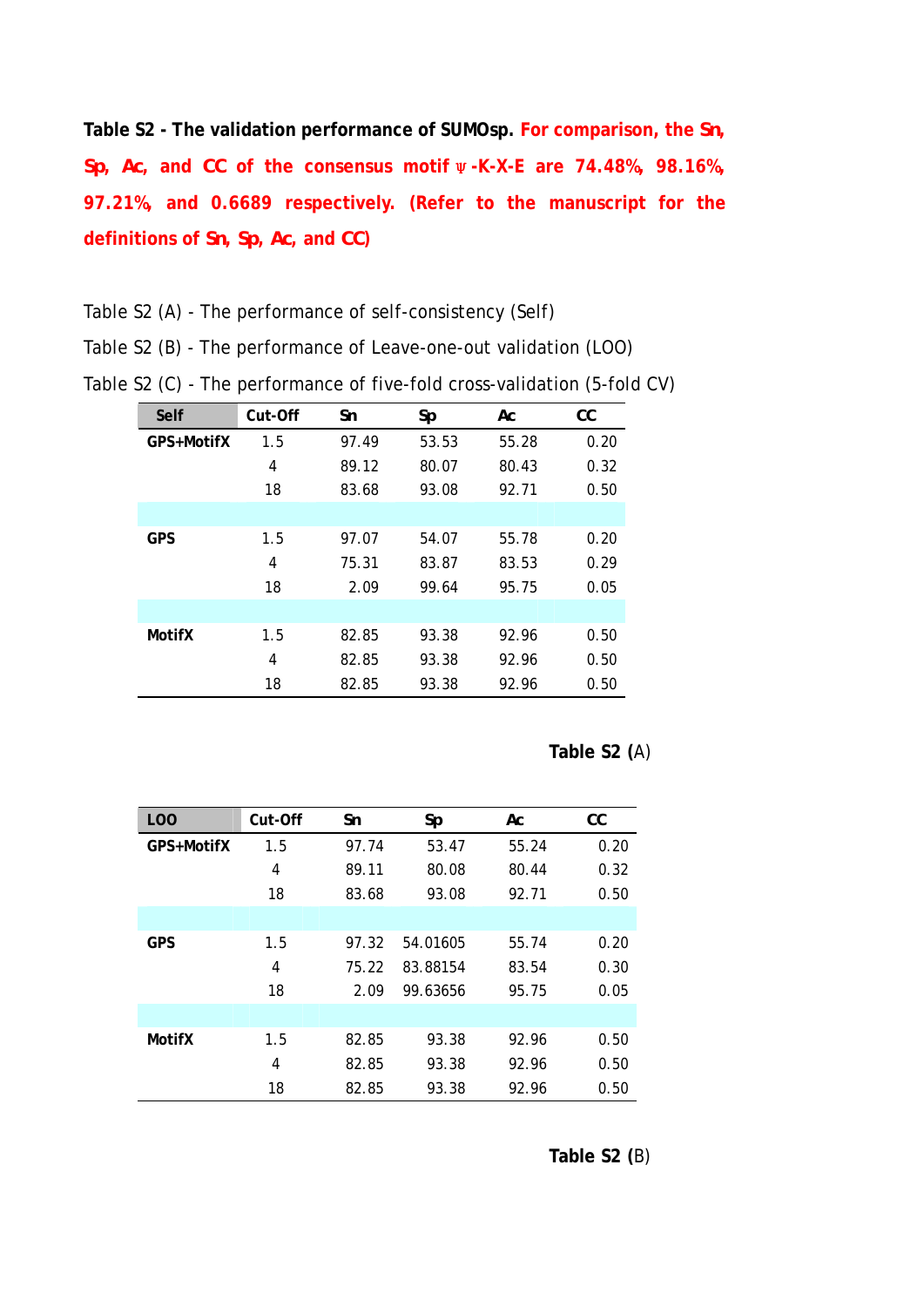| 5-fold CV     | Cut-Off | Sn    | Sp    | Аc    | СC   |
|---------------|---------|-------|-------|-------|------|
| GPS+MotifX    | 1.5     | 93.71 | 54.23 | 54.56 | 0.09 |
|               | 4       | 87.40 | 80.61 | 80.66 | 0.15 |
|               | 18      | 82.79 | 93.14 | 93.06 | 0.26 |
|               |         |       |       |       |      |
| <b>GPS</b>    | 1.5     | 92.05 | 54.83 | 55.14 | 0.09 |
|               | 4       | 69.83 | 84.47 | 84.34 | 0.13 |
|               | 18      | 0     | 99.71 | 98.89 | 0.00 |
|               |         |       |       |       |      |
| <b>MotifX</b> | 1.5     | 82.79 | 93.38 | 93.29 | 0.27 |
|               | 4       | 82.79 | 93.38 | 93.29 | 0.27 |
|               | 18      | 82.79 | 93.38 | 93.29 | 0.27 |

**Table S2 (**C)